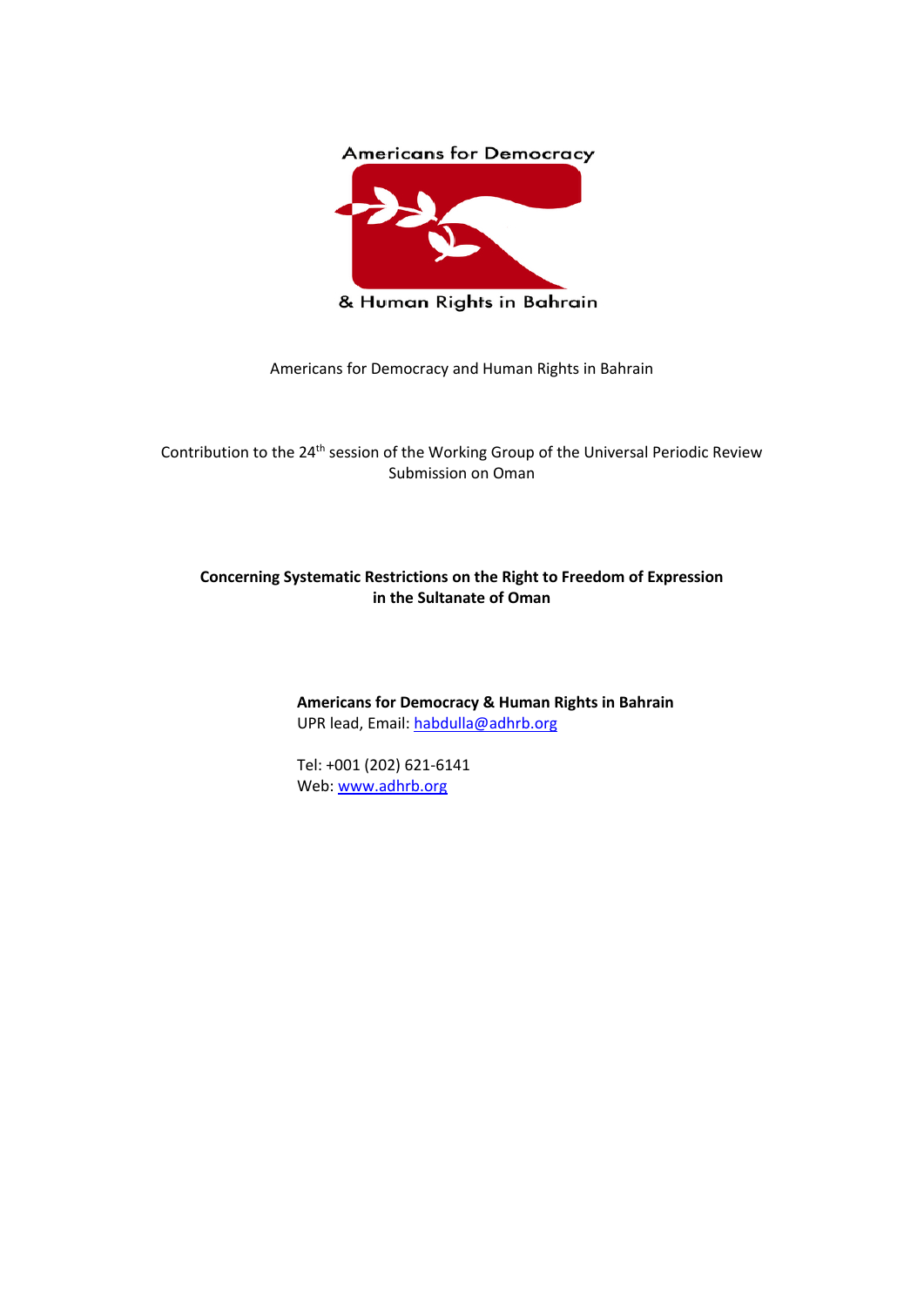### I. **Introduction**

- 1. Americans for Democracy & Human Rights in Bahrain (ADHRB) fosters awareness of, and support for, democracy and human rights in Bahrain and the Middle East. ADHRB was formed in 2002, formally incorporated in 2008, and received its IRS tax-exempt status in 2009.
- 2. ADHRB welcomes the opportunity to appraise the Sultanate of Oman'<sup>s</sup> implementation of its 2<sup>nd</sup> Cycle Universal Periodic Review (UPR) recommendations and to evaluate Oman'<sup>s</sup> implementation of recommendations concerning:
	- i. Primary legislation used to restrict freedom of expression;
	- ii. Freedom of association and assembly; and
	- iii. Detention of human rights defenders, journalists, etc.

### II. **Executive summary**

1. Oman's 2<sup>nd</sup> cycle UPR review concluded in May 2015. However, the government has not addressed many of the concerns raised at that time. Among these unaddressed concerns are restrictions on the rights to free expression, free assembly, and free association, as well as the detentions of human rights defenders, journalists, and other critics. Instead, the Omani government continues to unduly restrict these rights, harass activists, and confiscate books and newspapers critical of the government.<sup>1</sup> As a result, the comments made by the Special Rapporteur on the right to free assembly and association after his visit to the country in September 2014 remain relevant:

*In my meetings with the Government, I observed <sup>a</sup> consistent focus on maintaining peace, order and stability in Oman, often used as the rationale for limiting assembly and association rights. Stability is certainly important. But it is crucial to emphasize that the enjoyment of civil and political rights on one hand, and stability on the other, are not mutually exclusive. In fact, human rights are the foundation for true and sustainable stability. Stability flows organically through involvement and consensus, through <sup>a</sup> social contract in which everyone freely participates. The rights to freedom of peaceful assembly and of association, in particular, foster Government accountability, ethnic equity, cultural diversity, tolerance, participation and good governance, which in turn promote stability.*

*From my meetings with civil society, victims and activists, I got the distinct impression of <sup>a</sup> pervasive culture of silence and fear affecting anyone who wants to speak and work for reforms in Oman. They are afraid to speak their minds, afraid to speak on the telephone, afraid to meet. Ubiquitous communications technologies that the rest of the world takes for granted, such as Skype, are unavailable in Oman.* 2

<sup>&</sup>lt;sup>1</sup> "World Report 2019: Oman," Human Rights Watch, 2019, [https://www.hrw.org/world](about:blank)[report/2019/country-chapters/oman](about:blank).

<sup>&</sup>lt;sup>2</sup> "Statement by the United Nations Special Rapporteur on the rights to freedom of peaceful assembly and of association at the conclusion of his visit to the Sultanate of Oman," United Nations Office of the High Commissioner for Human Rights, 2014

[https://www.ohchr.org/EN/NewsEvents/Pages/DisplayNews.aspx?NewsID=15028&LangID=E](about:blank).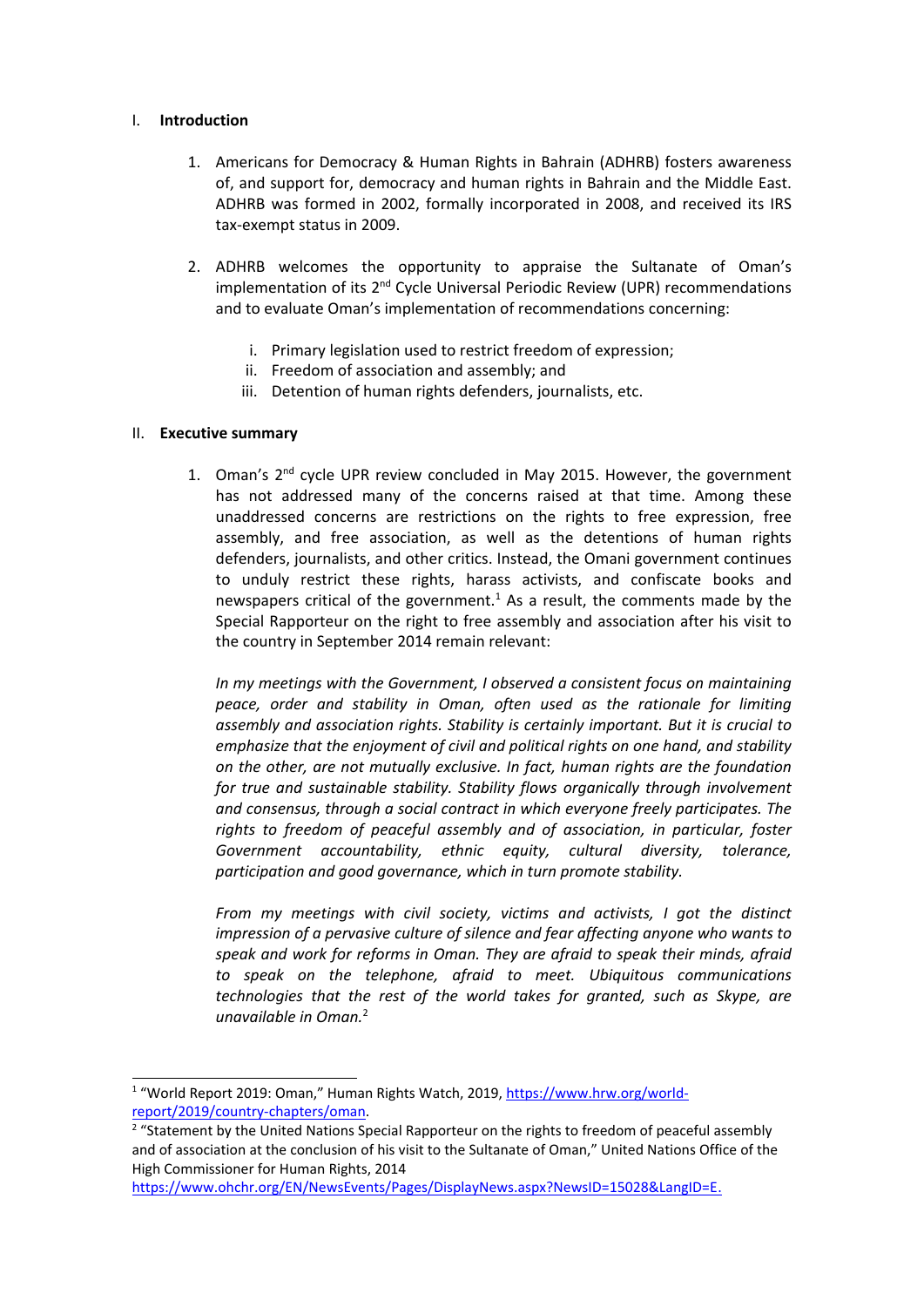2. We concur with the Rapporteur'<sup>s</sup> comments, concerning restrictions to the rights to free assembly and association, as well as regarding Oman'<sup>s</sup> relation to core universal human rights instruments. Oman has not acceded to the International Covenant on Civil and Political Rights (ICCPR), ratified the Convention against Torture and Other Cruel, Inhuman or Degrading Treatment or Punishment, or ratified the International Convention on the Protection of the Rights of All Migrant Workers and Members of their Families. These treaties are the legal foundation of the rights of freedom of expression, opinion, peaceful assembly and association.<sup>3</sup>

# III. **Restrictions on the Right to Freedom of Expression and Opinion**

1. At the conclusion of Oman's 2<sup>nd</sup> UPR cycle in May 2015, states offered 233 recommendations which, if implemented would help bring Oman'<sup>s</sup> laws and practices in line with international standards. Several recommendations call on the government to promote and protect the right to freedom of expression, including:

**129.90** Safeguard the right to opinion and speech, as prescribed by Article 29 of the Omani Basic Statute of the State, by reviewing current legislation and working towards specifying its limits and boundaries in <sup>a</sup> clear and consistent manner (Sweden);

**129.92** Revise its Law to Counter Information Technology Crimes to protect online expression and allow internet access without blocking content (United States of America);

**129.156** Guarantee that the law on media and publications enables full exercise of freedom of expression, in particular on the Internet (France);

**129.158** Demonstrate the Government'<sup>s</sup> commitment to uphold international human rights standards by ensuring full respect for the rights of citizens to freedom of speech and peaceful assembly (Ghana); and

**129.173** Allow for <sup>a</sup> more open expression of individual opinions, allow civil society organisations to develop and allow public expression of popular demands (Norway);

Oman accepted recommendations **129.90, 129.156,** and **129.158,** and noted recommendations **129.92** and **129.173**.

2. Article 29 of Oman'<sup>s</sup> constitution enshrines the right to freedom of expression but within the limits of the law. As <sup>a</sup> result, the government has effectively criminalized the creation or dissemination of material deemed to provoke public discord or to be critical of the State is punishable. Oman'<sup>s</sup> penal code and its 1984 Press and Publications Law further restrict free expression. The penal code outlines punishment for slandering the sultan and committing blasphemy or insulting Islam, while the Press and Publications Law, empowers authorities to censor publications deemed culturally, sexually, or politically offensive. 4

<sup>3</sup> Ibidem

<sup>4</sup> ONI OMAN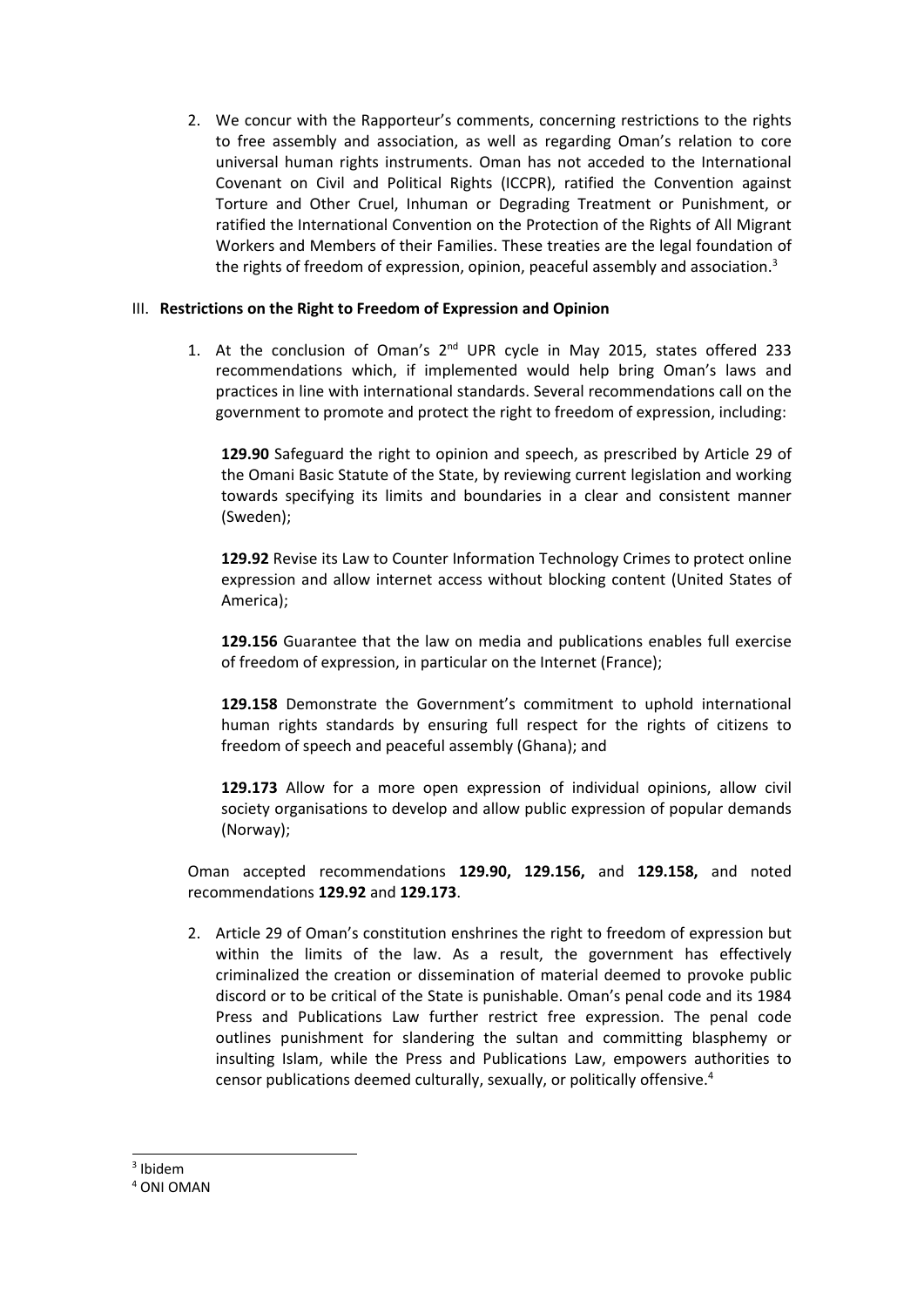- 3. The Omani government violates the right to freedom of expression, harassing and jailing individuals and journalists for comments and writings deemed to slander or insult the government, blaspheme, cause discord, or that is deemed offensive. For example, since 2013, the government has repeatedly harassed activist Said Jaddad. In March 2016, the Court of Appeal in Salalah ruled that Jaddad incited others "to break national unity and spread discord within society through <sup>a</sup> blog he wrote about Oman'<sup>s</sup> 2011 protests." 5
- 4. In 2018, authorities with Oman'<sup>s</sup> Internal Security Service (ISS) detained journalist Sultan Al-Maktoumi to "control his criticism ahead of Israel'<sup>s</sup> Prime Minister'<sup>s</sup> visit to Oman <sup>a</sup> few days later." ISS agents detained online activist Salem Al-Arimi on 27 October 2018 for similar reasons. 6
- 5. Article 19 of the Universal Declaration of Human Rights (UDHR) enshrines the right to freedom of expression and opinion. This right has been further included in other international human rights treaties, including the ICCPR, Article 19 of which provides that "everyone shall have the right to hold opinions without interference and […] everyone shall have the right to freedom of expression; this right shall include freedom to seek, receive and impart information […] either orally, in writing or in print, […]. 7 " Article 19 of the ICCPR also informs the Convention on the Elimination of All Forms of Discrimination against Women (CEDAW), the International Convention on the Elimination of All Forms of Racial Discrimination (ICERD), and the Convention on the Rights of the Child (CRC). Oman acceded to CEDAW on 7 February 2006, ICERD on 2 January 2003, and the CRC on 9 December 1996.
- 6. Recent changes to the Omani Penal Code have raised concerns about Oman'<sup>s</sup> fidelity to its obligations to protect and promote the right to freedom of expression.
- 7. Article 116 of the Penal Code<sup>8</sup> does not include safeguards for the protection of free expression. Article 118 constitutes <sup>a</sup> direct violation of the right to freedom of expression and opinion, by criminalizing access to, possession of, and distribution of information, without specifying the content of this material. It thus undermines the work of journalists, writers, and other individuals who print, record or broadcast information.
- 8. Article 125 provides that "any person who intentionally commits an act which prejudices the independence, unity or territorial integrity of the country shall be punished with death or life imprisonment.<sup>9</sup>" It is not clear what the government means nor who this would apply to. Without specification, this article may apply to writers who criticize the government as much as to more violent groups and

<sup>5</sup> "World Report 2016: Oman," Human Rights Watch, 2017, [https://www.hrw.org/world](about:blank)[report/2016/country-chapters/oman](about:blank).

<sup>6</sup> "Oman Detains Two Activists as Sultanate Continues to Silence Critics," Americans for Democracy & Human Rights in Bahrain, 2018, [https://www.adhrb.org/2018/11/oman-detains-two-activists-as](about:blank)[sultanate-continues-to-silence-critics/](about:blank).

<sup>&</sup>lt;sup>7</sup> "International Covenant on Civil and Political Rights," United Nations General Assembly, March 1976, [https://www.ohchr.org/en/professionalinterest/pages/ccpr.aspx](about:blank).

<sup>&</sup>lt;sup>8</sup> "Penal Law promulgated by Royal Decree 7/2018," Ministry of Legal Affairs Oman, 2018, [http://www.mola.gov.om/eng/penallaw.aspx](about:blank).

<sup>&</sup>lt;sup>9</sup> Ibidem.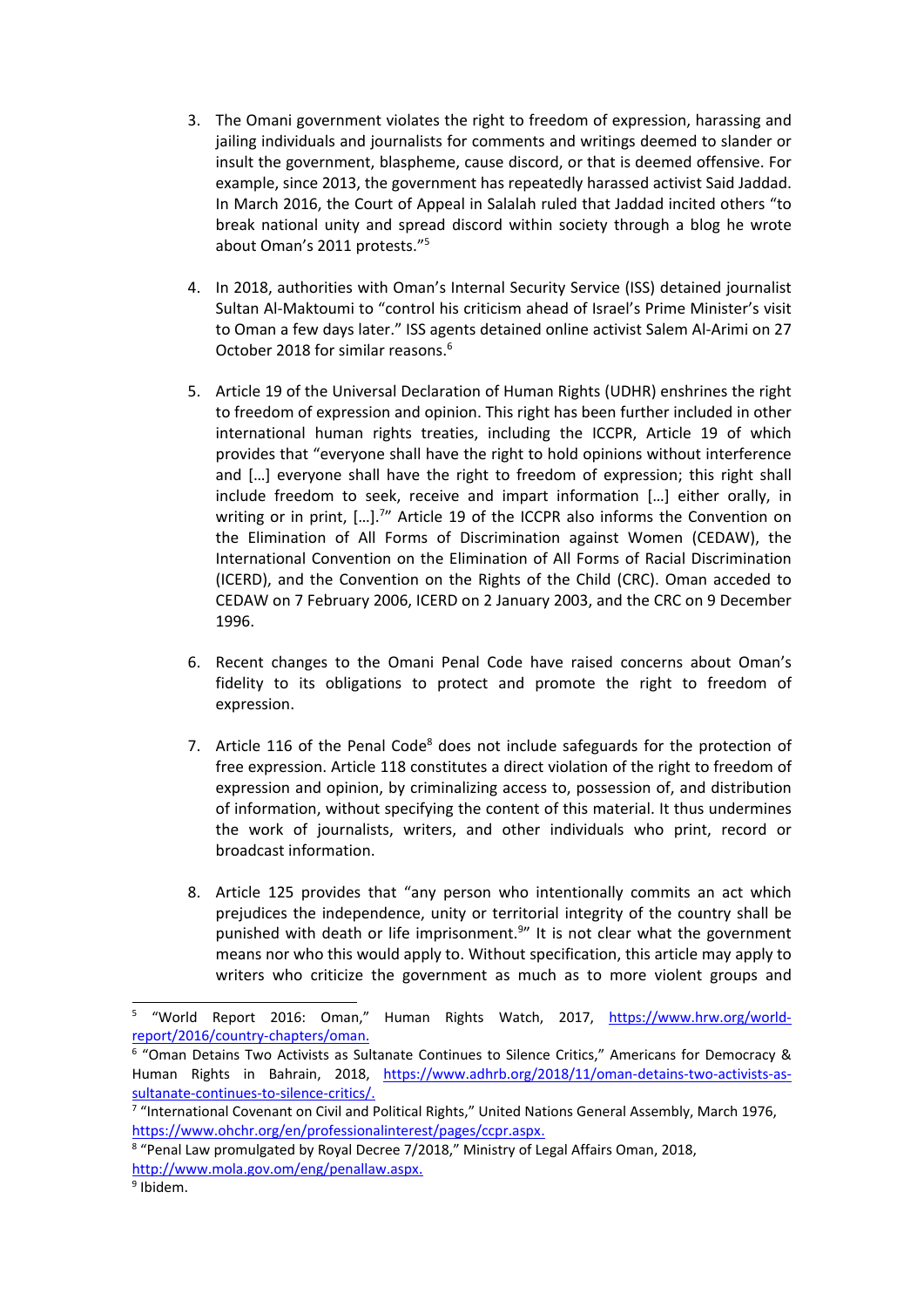individuals. The vague nature of this article grants authorities vast discretion to target and imprison peaceful dissidents and critics and could also lead to further violations of fundamental freedoms.

# IV. **Restrictions on the Right to Peaceful Assembly**

1. Oman received seven recommendations regarding the right to freedom of peaceful assembly. It accepted recommendations **129.158** and **129.161** and noted the rest.

**129.158** Demonstrate the Government'<sup>s</sup> commitment to uphold international human rights standards by ensuring full respect for the rights of citizens to freedom of speech and peaceful assembly (Ghana);

**129.160** Guarantee in legislation and in practice the right to peaceful assembly for all, without exceptions, regardless of nationality (Chile);

**129.161** Take steps to guarantee the right to peaceful assembly for its citizens (Namibia);

**129.168** Fully and effectively implement the recommendations by the Special Rapporteur on the rights to freedom of peaceful assembly and of association, following his mission to Oman in September 2014 (Republic of Korea);

**129.169** Implement the recommendation of the Special Rapporteur to extend the guarantee of peaceful assembly to non-Omani citizens (Sierra Leone); and

**129.170** Review its legislative measures and practices in relation to freedom of peaceful assembly and association, with regard to the report of the United Nations Special Rapporteur on the rights to freedom of peaceful assembly and of association following his mission in September 2014 (Australia).

- 2. Article 32 of Oman'<sup>s</sup> Basic Law enshrines the right to freedom of assembly but "within the limits of the law." $^{10}$  This broad wording empowers the government to broadly interpret what can be deemed offensive. As <sup>a</sup> result, the government'<sup>s</sup> restrictions effectively prohibit individuals from enjoying the right to peacefully assemble. Oman'<sup>s</sup> Penal Code outlines punishment for gatherings of over 10 people under the pretense that such gatherings "disturb public order,"<sup>11</sup> thus effectively banning any kind of large meetings in public spaces.
- 3. In 2017, authorities arrested Imad al-Farsi outside the United States embassy in Muscat as he demonstrated against the US' decision to recognise Jerusalem as the capital of Israel. 12

<sup>&</sup>lt;sup>10</sup> "Statement by the United Nations Special Rapporteur on the rights to freedom of peaceful assembly and of association at the conclusion of his visit to the Sultanate of Oman," 2014.

<sup>&</sup>lt;sup>11</sup> "Summary of Office of the UN High Commissioner for Human Rights in accordance with paragraph 15 (c) of the annex to Human Rights Council resolution 5/1 and paragraph 5 of the annex to Council resolution 16/21," Human Rights Council, 2015,

[http://ap.ohchr.org/documents/alldocs.aspx?doc\\_id=24780](about:blank).

<sup>&</sup>lt;sup>12</sup> "The Annual Report," The Omani Center for Human Rights, 2018 [https://ochroman.org/eng/annual2017/](about:blank).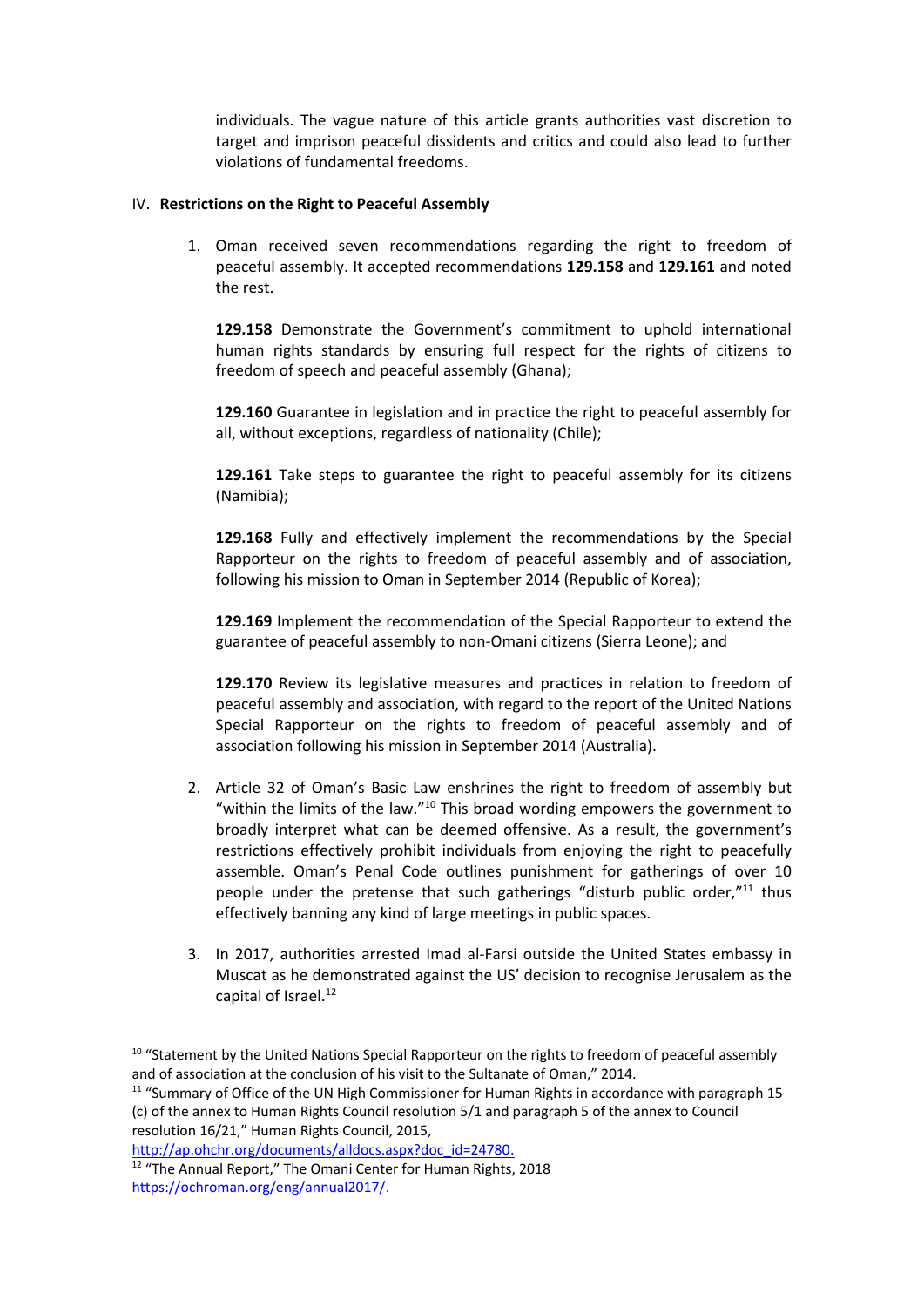### V. **Restrictions on the Right to Peaceful Association**

1. Oman received seven recommendations regarding the right to freedom of association. All the recommendations hereof were noted, whereas none of them were accepted.

**129.165** Guarantee the full exercise of freedom of association, promote and facilitate the activities of all non-governmental organizations (France);

**129.166** Amend article 134 of the Penal Code of Oman and any other legislation that disproportionately restricts the right to freedom of association (Iceland);

**129.167** Implement the recommendations of the Special Rapporteur on the rights to freedom of peaceful assembly and of association (Netherlands);

**129.168** Fully and effectively implement the recommendations by the Special Rapporteur on the rights to freedom of peaceful assembly and of association, following his mission to Oman in September 2014 (Republic of Korea);

**129.169** Implement the recommendation of the Special Rapporteur on the rights to freedom of peaceful assembly and of association to extend the guarantee of peaceful assembly to non-Omani citizens (Sierra Leone);

**129.170** Review its legislative measures and practices in relation to freedom of peaceful assembly and association, concerning the report of the Special Rapporteur following his mission in September 2014 (Australia); and

**129.173** Allow for <sup>a</sup> more open expression of individual opinions, allow civil society organisations to develop and allow public expression of popular demands (Norway).

- 2. Oman'<sup>s</sup> constitution enshrines the right to freedom of association. However, the 1972 Law on Association limits the types of associations that may be established, and anyone seeking to form an association must first secure permission from the Omani authorities. The law grants the Ministry of Social Development the power to approve or deny applications for "any […] reason the Minister deems relevant."<sup>13</sup> The law further states that once an organization has been approved, it must register with the government. Even then, it is illegal to form associations that engage with politics and human rights groups. 14
- 3. Article 134 of Oman'<sup>s</sup> penal code and Article 5 of the Law on Associations ban associations deemed to contradict the Sultanate'<sup>s</sup> social or economic systems. Furthermore, no association can receive foreign funding without government

<sup>&</sup>lt;sup>13</sup> Ibidem.

<sup>&</sup>lt;sup>14</sup> Human Rights Council, Summary prepared by the Office of the United Nations High Commissioner for Human Rights in accordance with paragraph 15 (c) of the annex to Human Rights Council resolution 5/1 and paragraph 5 of the annex to Council resolution 16/21, 2015 [http://ap.ohchr.org/documents/alldocs.aspx?doc\\_id=24780](about:blank).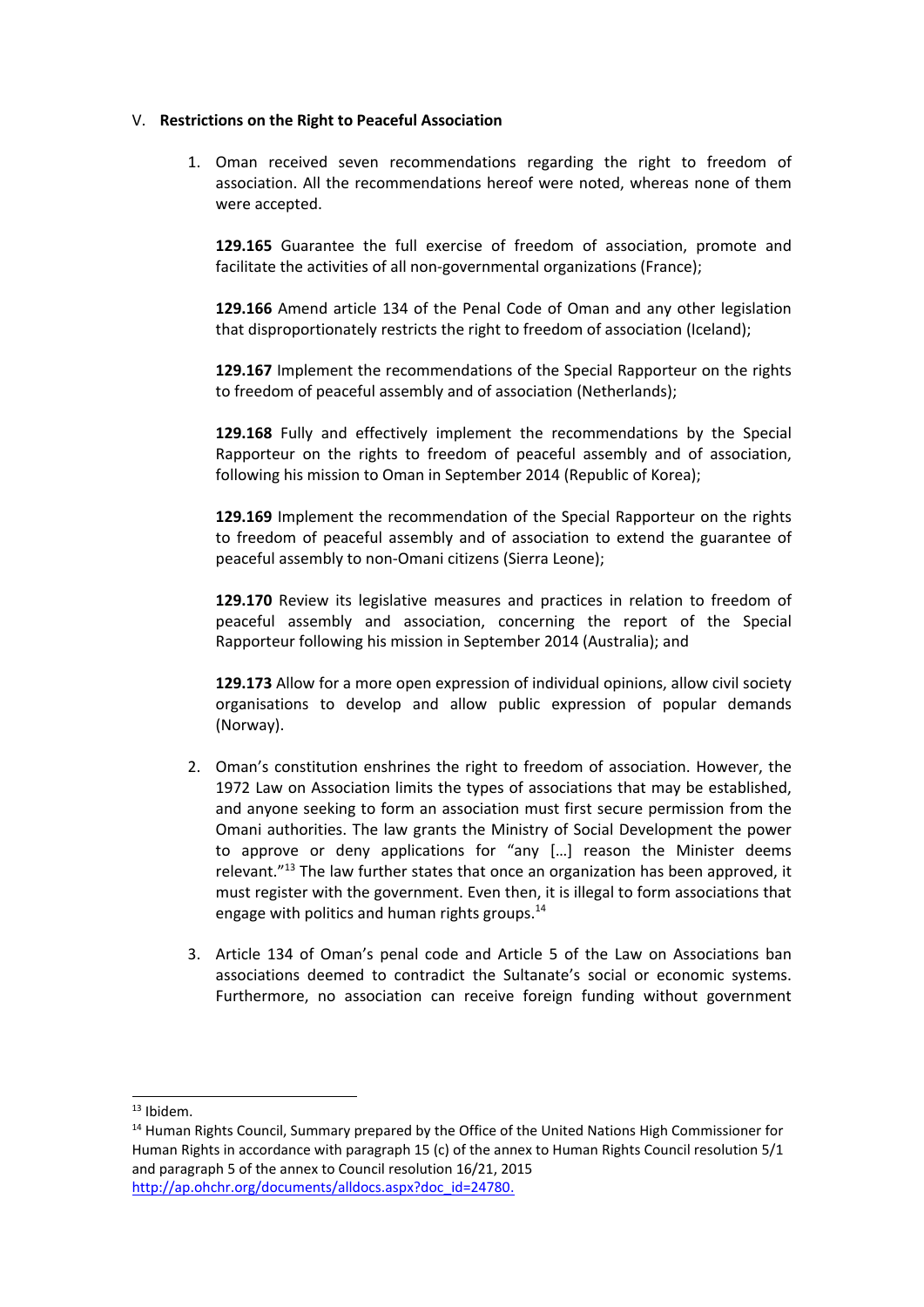approval.<sup>15</sup> According to Oman's Law on Nationality, any Omani citizen found to belong to an association that embraces principles deemed to conflict with Oman'<sup>s</sup> interests or that works for a foreign country, will lose their citizenship. $^{16}$ 

- 4. The rights to freedom of peaceful assembly and association find expression at the global level in Article 20 of the Universal Declaration of Human Rights which provides that "everyone has the right to freedom of peaceful assembly and association" and that "no one may be compelled to belong to an association."<sup>17</sup> This right is also protected under more than 10 international covenants, such as Article 8 of the International Covenant on Economic, Social, and Cultural Rights, which Oman accepted during the second review of the 23<sup>rd</sup> session of the UPR.<sup>18</sup>
- 5. The Article 5 of ICERD provides that "[…] States Parties undertake to prohibit and to eliminate racial discrimination in all its forms and to guarantee the right of everyone […] in the enjoyment of […]: economic, social and cultural rights, in particular the right to form and join trade unions.<sup>19</sup>"
- 6. There are no positive provisions within the national law that explicitly declare and promote the right to peaceful assembly, but there are many laws which impose limits to this right.<sup>20</sup> For instance, in contradiction of international human rights law which prescribes simple prior notification to government offices for public protests, Article 137 necessitates <sup>a</sup> government approval for all public gatherings.
- 7. The Special Rapporteur noted that the legal framework itself lends to criminalize the exercise of many fundamental freedoms.
- 8. The other major legislative trend affecting this right is the narrowing of an enabling environment for civil society through the adoption of restrictive laws regulating civic space and to crack down on dissent.
- 9. Laws and practices that Oman adopted not only infringed its obligations concerning the right of peaceful assembly and association but also to shut down social interaction and political activity.<sup>21</sup>

<sup>&</sup>lt;sup>15</sup> International Service for Human Rights, The Situation of Human Rights defenders in Oman, 2011, https://www.upr

info.org/sites/default/files/document/oman/session\_23\_\_november\_2015/ishr\_upr23\_omn\_e\_main.pd f.

<sup>&</sup>lt;sup>16</sup> CIVICUS and Gulf Centre for Human Rights (2015): The Sultanate of Oman NGO Submission on the UPR. [https://www.civicus.org/images/Joint\\_Oman\\_UPR\\_Submission\\_\\_-\\_CIVICUS\\_GCHR\\_-](about:blank)

\_\_[23rd\\_Session.pdf](about:blank).

<sup>&</sup>lt;sup>17</sup> UN General Assembly, Universal Declaration of Human Rights, 1948,

[https://www.un.org/en/udhrbook/pdf/udhr\\_booklet\\_en\\_web.pdf](about:blank).

<sup>&</sup>lt;sup>18</sup> UN General Assembly, International Covenant on Economic, Social and Cultural Rights, January 1976, <https://www.ohchr.org/en/professionalinterest/pages/cescr.aspx>.

<sup>&</sup>lt;sup>19</sup>General Assembly, International Convention on the Elimination of All Forms of Racial Discrimination, January 1969, [https://www.ohchr.org/EN/ProfessionalInterest/Pages/CERD.aspx](about:blank).

<sup>&</sup>lt;sup>20</sup> Supra 2. <sup>21</sup> Human Rights Council, "Human Rights Council discusses freedom of opinion and expression and of peaceful assembly and of association", 2015,

as[https://www.ohchr.org/EN/NewsEvents/Pages/DisplayNews.aspx?NewsID=16095&LangID=E](about:blank).